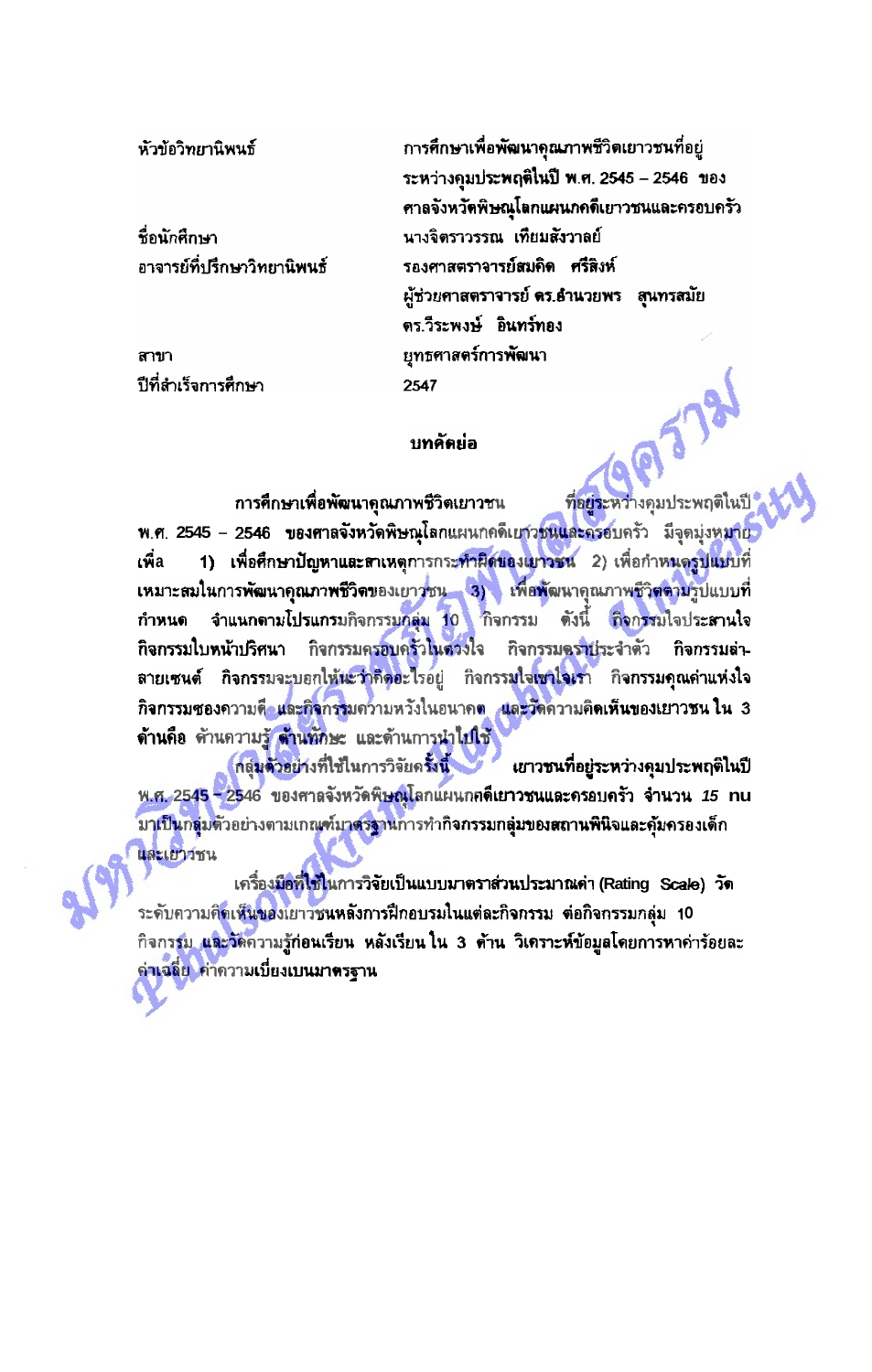## ผลการวิจัยพบว่า

1. เยาวชนที่อยู่ระหว่างคุมประพฤติในปี พ.ศ. 2545 - 2546 ของศาลจังหวัด พิษณุโลกแผนกคดีเยาวชนและครอบครัว มีความคิดเห็น โปรแกรมกิจกรรมกลุ่ม 10 กิจกรรม ์ จังนี้ มีความคิดเห็นในระดับมากที่สุด 2 ข้อ และระดับมาก 8 ข้อ โดยมีความคิดเห็นสูงสุด คือ กิจกรรมตราประจำตัว และความคิดเห็นต่ำสุด คือ กิจกรรมคุณค่าแห่งใจ

2. เยาวชนที่อยู่ระหว่างคุมประพฤติในปี พ.ศ. 2545 – 2546 ของศาลจังหวัด พิษณุโลกแผนกคดีเยาวชนและครอบครัว มีความคิดเห็น โปรแกรมกิจกรรมกลุ่ม 10 กิจกรรม ด้านความรู้ก่อนการเรียน ระดับมาก 3 ข้อ ระดับปานกลาง 5 ข้อ และระดับน้อย 2 ข้อ โดยมีความคิดเห็นสูงสุด คือ เยาวชนรู้จักการสังเกตการณ์จำเพื่อน และความคิดเห็นต่ำ<mark>สุด</mark> คือ เยาวชนรู้จักการวางแผนอนาคต ด้านความรู้หลังการเรียน ระดับมากที่สุด 4 ข้อ ระดับ มาก 6 ข้อ โดยมีความคิดเห็นสูงสุด คือ เยาวชนรู้จักการอยู่ร่วมกับสมาชิกและความคิดเห็น ตำสุด คือ เยาวชนรู้จักการมองคนในแง่ดี

3. เยาวชนที่อยู่ระหว่างคุมประพฤติในปี พ.ศ. 2545 - 2546 ของศาลจังหวัด พิษณุโลกแผนกคดีเยาวชนและครอบครัว มีความคิดเห็น โปรแกรมกิจกรรมกลุ่ม 10 กิจกรรม ด้านทักษะก่อนการเรียน ระดับปานกลาง 6 ข้อ และระดับน้อย 4 ข้อ โดยมีความคิดเห็น สูงสุด คือ เยาวชนนำเอาข้อดีของตนมาไซ้ในสังคมใต้ และความคิดเห็นต่ำสุด คือ เยาวชนรู้ถึง ์ ความแตกต่างระหว่างบุคคล ด้านทักษะหลังการเรียน ระดับมากที่สุด 2 ข้อ ระดับมาก 8 ข้อ โดยมีความคิดเห็นสูงสุด คือ เยาวชนสามารถปรับตัวเข้า<mark>กับเพื่อนได้ดีเพราะได้รู้จักคนมาก</mark> ขึ้น และความคิดเห็**นดำสูด** คือ "เยาวชนรู้ถึงความแตกต่างระหว่างบุคคล

4. เยาวชนที่อยู่ระหว่างคุมประพฤติในปี พ.ศ. 2545 - 2546 ของศาลจังหวัด พิษณุโลกแผนกคลีเยาวชนและครอบครัว มีความคิดเห็น โปรแกรมกิจกรรมกลุ่ม 10 กิจกรรม <u>ด้านการนำไปใช้ก่อนการเรียน ระดับป</u>านกลาง 9 ข้อ และระดับน้อย 1 ข้อ โดยมีความ กิดเห็นสูงสุด คือ เยาวชนเป็นคนช่างสังเกต และความคิดเห็นต่ำสุด คือ เยาวชนรู้จักการมี ์ ความหวังให้เป็นจริงได้ **ด้านการนำไปใช้หลังการเรียน ระดับมากที่สุด 2 ข้อ ระดับม**าก 8 ข้อ โดยมีความคิดเห็นสูงสุด คือ เยาวชนสามารถสร้างความสัมพันธ์ที่ดีกับเพื่อน ๆ **ใ**ต้ทุก สถานการณ์ และความคิดเห็นต่ำสุด คือ เยาวชนสามารถจำแนกข้อดีข้อเสียของสมาชิกใน สังคมได้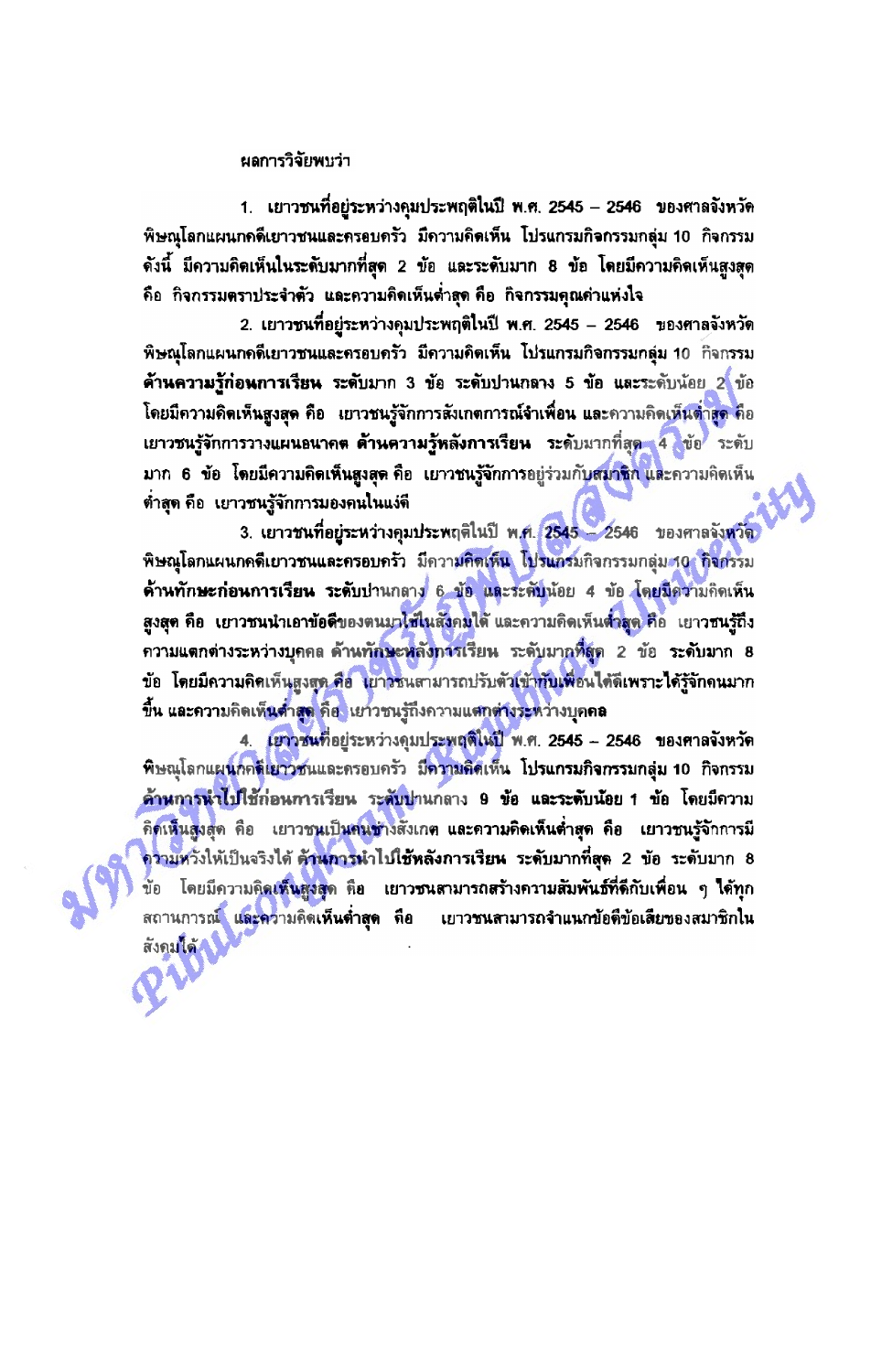| Title           | STUDY FOR DEVELOPING LIFE QUALITY OF YOUTH               |
|-----------------|----------------------------------------------------------|
|                 | DURING BEHAVIOR CONTROL IN 2545 - 2546 B.E. IN           |
|                 | CASE DIVISION OF<br><b>FAMILY</b><br><b>YOUTH</b><br>AND |
|                 | PHITSANULOKE PROVINCIAL COURT                            |
| <b>Author</b>   | Mrs. Jitrawan Tiamsangwan                                |
| <b>Advisors</b> | <b>Associate Professor Somkit</b><br>Srising             |
|                 | Assistant Professor Dr.Amnuayporn Soonthonsmai           |
|                 | Dr. Weerapong Inthong                                    |
| Field           | Development Strategy                                     |
| Year            | 2004                                                     |

## **ABSTRACT**

**The purposes of this study were 1) to study problem and cause breaking low of the youth, 2) to make suitable model for develop life quality of the youth, 3) to develop life quality with the model The development divided**  into 10 activities as follow : minded connecting, faced puzzling, hearted family, **personal logo, signed hunting, know** what you are thinking, your mind and my **mind, value of heart, packet of goodness, future hope. These attitudes were measured** by **three dimensions**; knowledge, skills and application.

**The sampling group was the youth during in behavior control in 2545** - **2546** B.E. There were 15 persons from Phitsanuloke Provincial Family **and Youth Cwrt The instruments** wem **rating scale questionnaires to measure opinions from the youth afier 10** activities **training. The questionnaires were used to measure before and after learning 3 dimensions. data were analyzed**  by percents, x and S.D.

**The results found that** :

**1. The youth bad opinions on 10 activities that 2 activities were the**  highest and 8 activities were high. The highest activity was personal logo, but **the lowest was value of mind**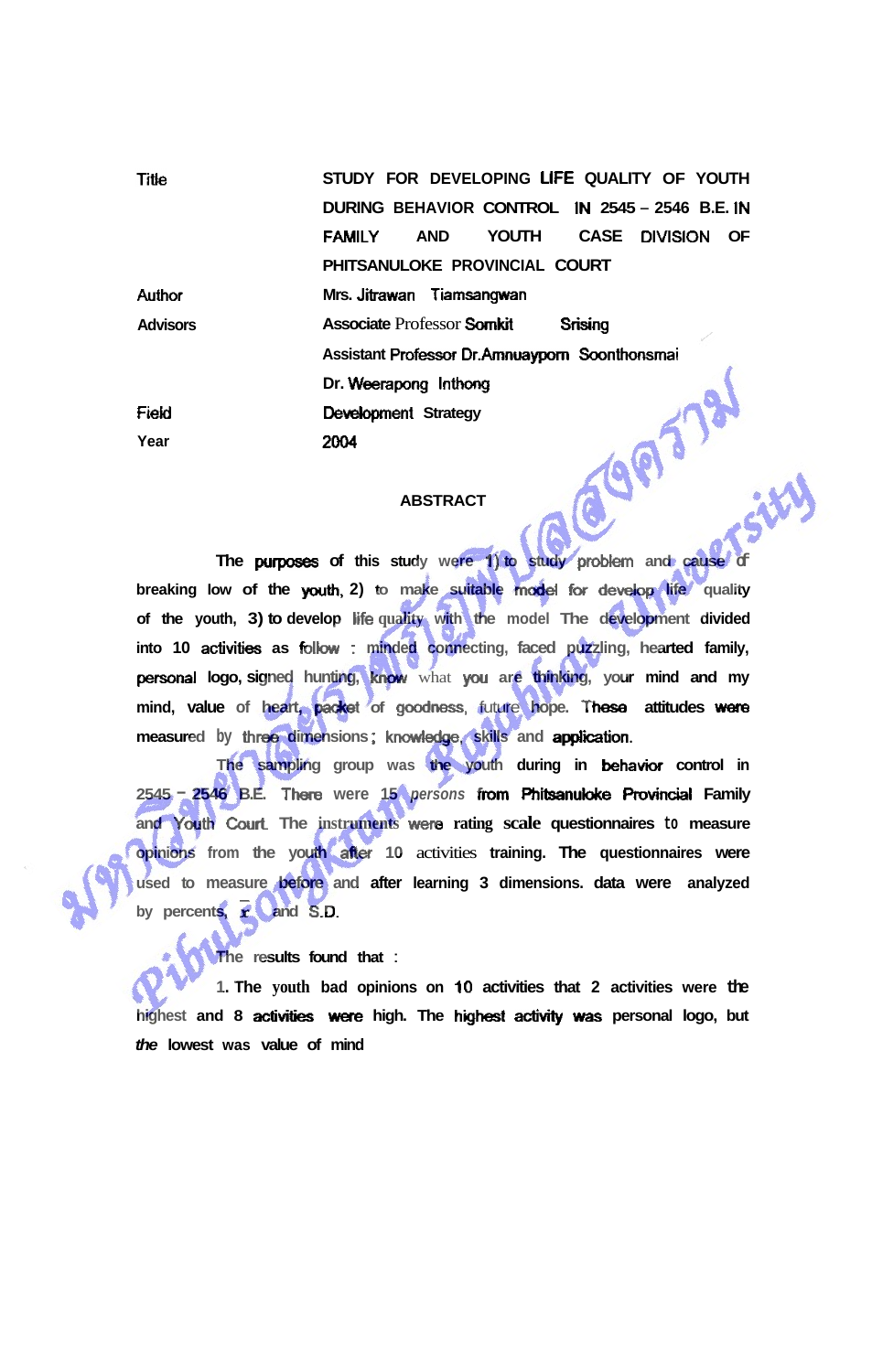**2. The youth** had **opinions on 10 activities, br knowledge dimension More learning** were **3** activities **in high level, 5 activities in middle level and 2 activities** in low level. The highest attitude was the youth know how to **observe friend, but the lowest attitude was knowing future planning. Fw knowledge ak learning, the highest were 4 activities, high** level **were 6**  activities. The highest attitude was the youth know how to live together and **the lowest attitude was the youth** *know* **to be god athtude to others.** 

**3. The youth had attitude to 10 activities in skills dimension before learning**: there were 6 activities in middle level, and 4 activities in low level, **The highest level was the youth could take their own goodness to use in society, and tlre** lowest **attitude was knowledge of individual difference. for skill dimension after learning. 2 activities** wem the **highest level, 8** activitiss **were high. The highest attitude was good self** - **adjustment and the lowet attitude was knowledge of individual difference** 

**4. The ywth's attitude to 10 activities on application dimension** before **learning. Them were 9 activities in middle level and 1 activity in low level. The highest level was the youth was observation ability and** *the lowest* **was** fielding hope into truth. Application dimension after learning, there were 2 **highest level and 8 activities were high. The highest was making good relation** to friends in every situation and the lowest level was ability in separating **advantage or disadvantage in society.** 

 $\mathbf{B}$